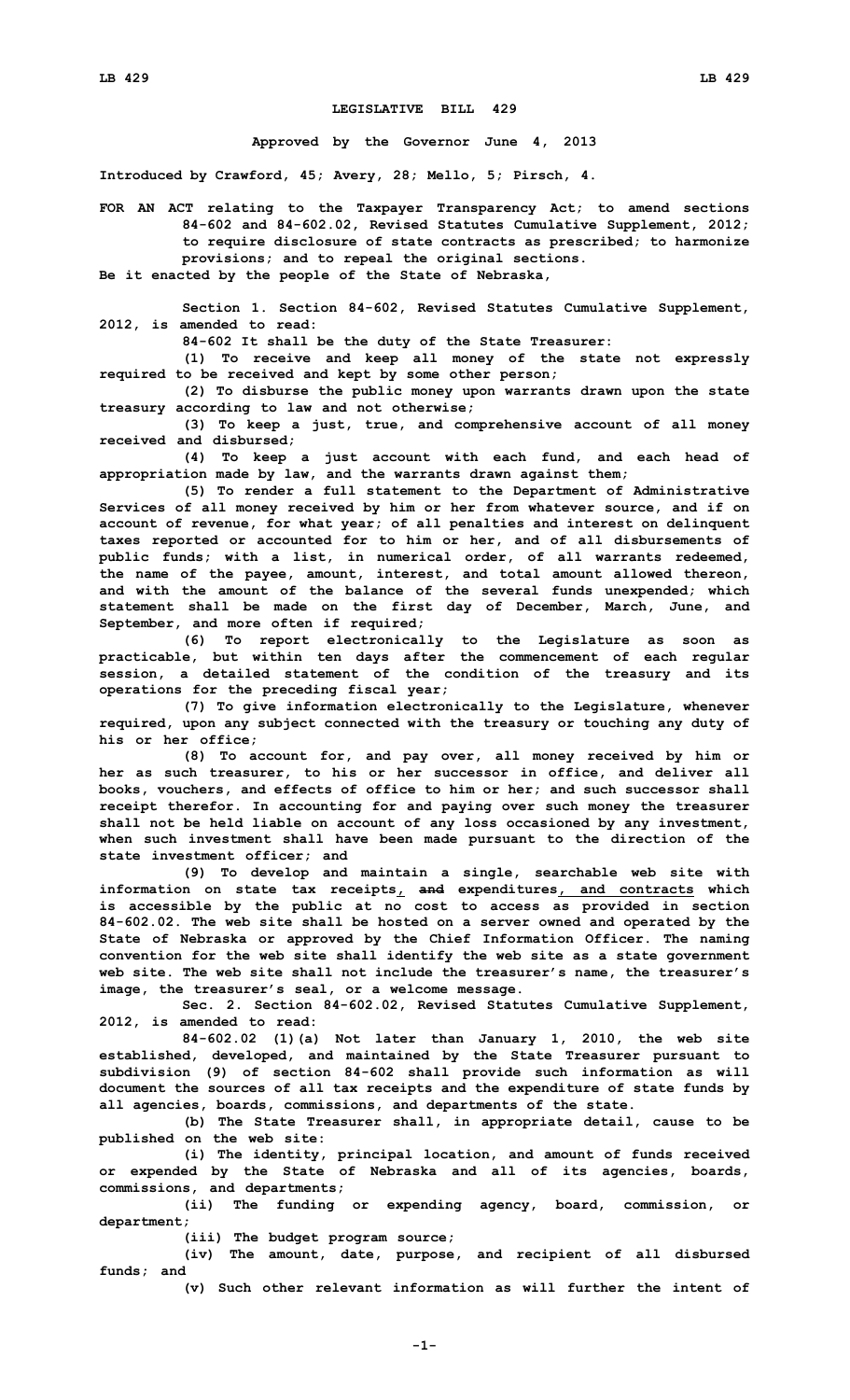**(2) Beginning July 1, 2010, the data shall be available on the web site no later than thirty days after the end of the preceding fiscal year.**

**(3)(a) Beginning July 1, 2014, the web site described in this section shall include <sup>a</sup> link to the web site of the Department of Administrative Services. The department's web site shall contain:**

**(i) <sup>A</sup> data base that includes <sup>a</sup> copy of each active contract that is <sup>a</sup> basis for an expenditure of state funds, including any amendment to such contract and any document incorporated by reference in such contract. For purposes of this subdivision, amendment means an agreement to modify <sup>a</sup> contract which has been reduced to writing and signed by each party to the contract, an agreement to extend the duration of <sup>a</sup> contract, or an agreement to renew <sup>a</sup> contract. The data base shall be accessible by the public and searchable by vendor, by agency, board, commission, or department, and by dollar amount. All agencies, boards, commissions, and departments of the state shall provide to the Department of Administrative Services, in electronic form, copies of such contracts for inclusion in the data base beginning with contracts that are active on and after January 1, 2014; and**

**(ii) <sup>A</sup> data base that includes copies of all expired contracts which were previously included in the data base described in subdivision (3)(a)(i) of this section. The data base required under this subdivision shall be accessible by the public and searchable by vendor, by agency, board, commission, or department, and by dollar amount.**

**(b) The following shall be redacted or withheld from any contract before such contract is included in <sup>a</sup> data base pursuant to subdivision (3)(a) of this section:**

**(i) The social security number or federal tax identification number of any individual or business;**

**(ii) Protected health information as such term is defined under the federal Health Insurance Portability and Accountability Act of 1996, as such act existed on January 1, 2013;**

**(iii) Any information which may be withheld from the public under section 84-712.05; or**

**(iv) Any information that is confidential under state or federal law, rule, or regulation.**

**(c) The following contracts shall be exempt from the requirements of subdivision (3)(a) of this section:**

**(i) Contracts entered into by the Department of Health and Human Services that are letters of agreement for the purpose of providing specific services to <sup>a</sup> specifically named individual and his or her family;**

**(ii) Contracts entered into by the University of Nebraska or any of the Nebraska state colleges for the purpose of providing specific services or financial assistance to <sup>a</sup> specifically named individual and his or her family;**

**(iii) Contracts entered into by the Department of Veterans' Affairs under section 80-401 or 80-403 for the purpose of providing aid to <sup>a</sup> specifically named veteran and his or her family;**

**(iv) Contracts entered into by the State Energy Office for the purpose of providing financing from the Dollar and Energy Saving Loan program; and**

**(v) Contracts of employment for employees of any agency, board, commission, or department of the state. The exemption provided in this subdivision shall not apply to contracts entered into by any agency, board, commission, or department of the state to obtain the services of an independent contractor.**

**(d) No agency, board, commission, or department of the state shall structure <sup>a</sup> contract to avoid any of the requirements of subdivision (3)(a) of this section.**

**(e) The Department of Administrative Services shall adopt policies and procedures regarding the creation and maintenance of the data bases required under this section and the process by which agencies, boards, commissions, and departments of the state provide copies of the contracts required under this section.**

**(4) All agencies, boards, commissions, and departments of the state shall provide to the State Treasurer, at such times and in such form as designated by the State Treasurer, such information as is necessary to accomplish the purposes of the Taxpayer Transparency Act.**

**(5) Nothing in this subsection section requires the disclosure of information which is considered confidential under state or federal law or is not <sup>a</sup> public record under section 84-712.05.**

**(3)(a) (6)(a) For purposes of this section, expenditure of state**